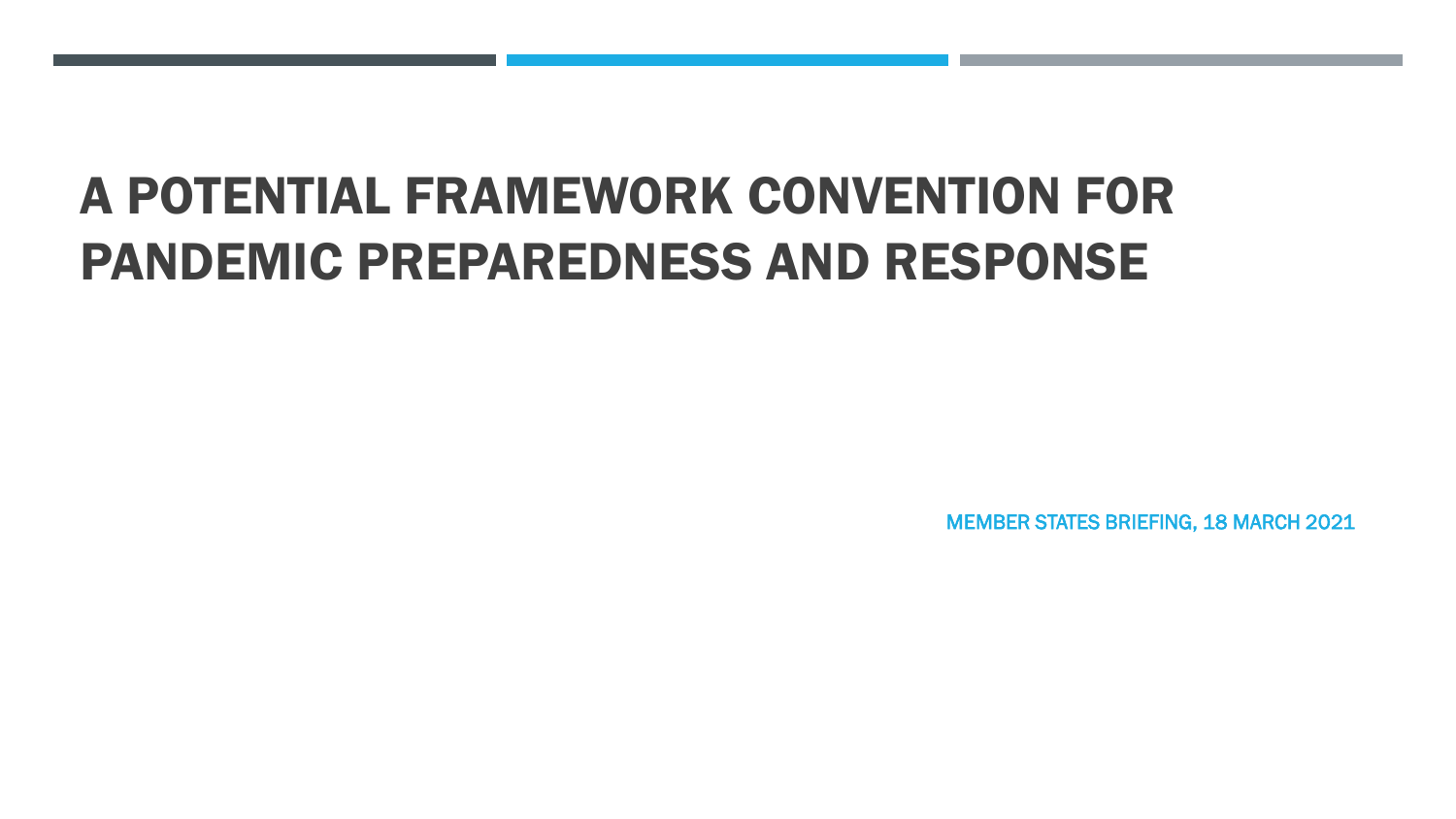# WHAT THE WORLD HAS SEEN OVER THE PAST YEAR



Epidemiology dynamic and uneven, in some contexts uncertain due to a lack of data, driven by variable public health responses and further complicated by variants of concern. Further complicated by lack of regular, systematic, and timely virus sharing



Surveillance systems hard to cope with high force of infection in some countries. Case and cluster investigations, contact tracing and supported quarantine of contacts remain insufficient in most countries



Health care systems & workers have saved countless lives but are under extreme pressure in many countries in terms of capacity & capabilities, financial resources, access to vital commodities and supplies



Science has delivered answers, evidencebased guidance and solutions including vaccines, new diagnostics and therapeutics. But, in some cases, demand and utilization is suboptimal, and equity is under threat



The infodemic of misinformation and disinformation, and a lack of access to credible information continue to shape perceptions and undermine the application of an evidence-based response





Comprehensive preparedness and emergency response systems to protect populations from disease outbreaks, natural and human-made disasters, armed conflict, and other hazards, remain fundamentally underinvested in many countries



#### Global, regional & national supply

chains and market mechanisms disrupted and unable to meet demand, with implications for implementation of surveillance, infection prevention and control, case management, and maintenance of essential health services



**Communities** have experienced an erosion of social cohesion, limited access to education, and reduced income and security

Realization of the need for international cooperation and collaboration at the highest political levels to address specifics during the evolution of a pandemic.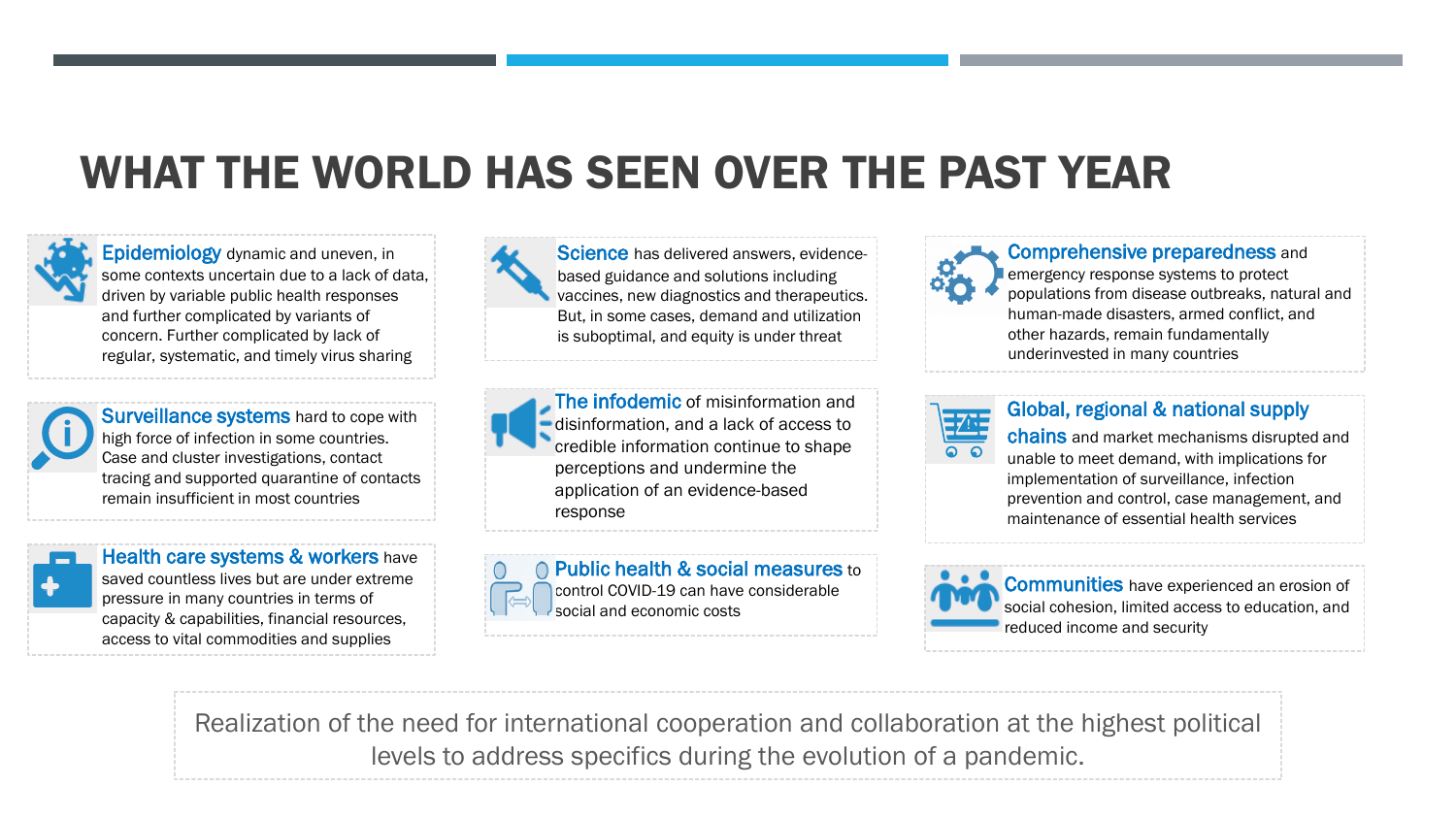# TIMING – WHY NOW?

- COVID-19 millions of cases and deaths reported across the globe.
- Substantial strain on health systems and disruption of essential health services.
- Enormous impact (economic, social, etc.) on lives and livelihoods, especially on the poor and most vulnerable.
- We should start working towards better preparedness and response for the next pandemic.

We must act today – a framework convention would serve to organize and measure the best of our collective energies and skills.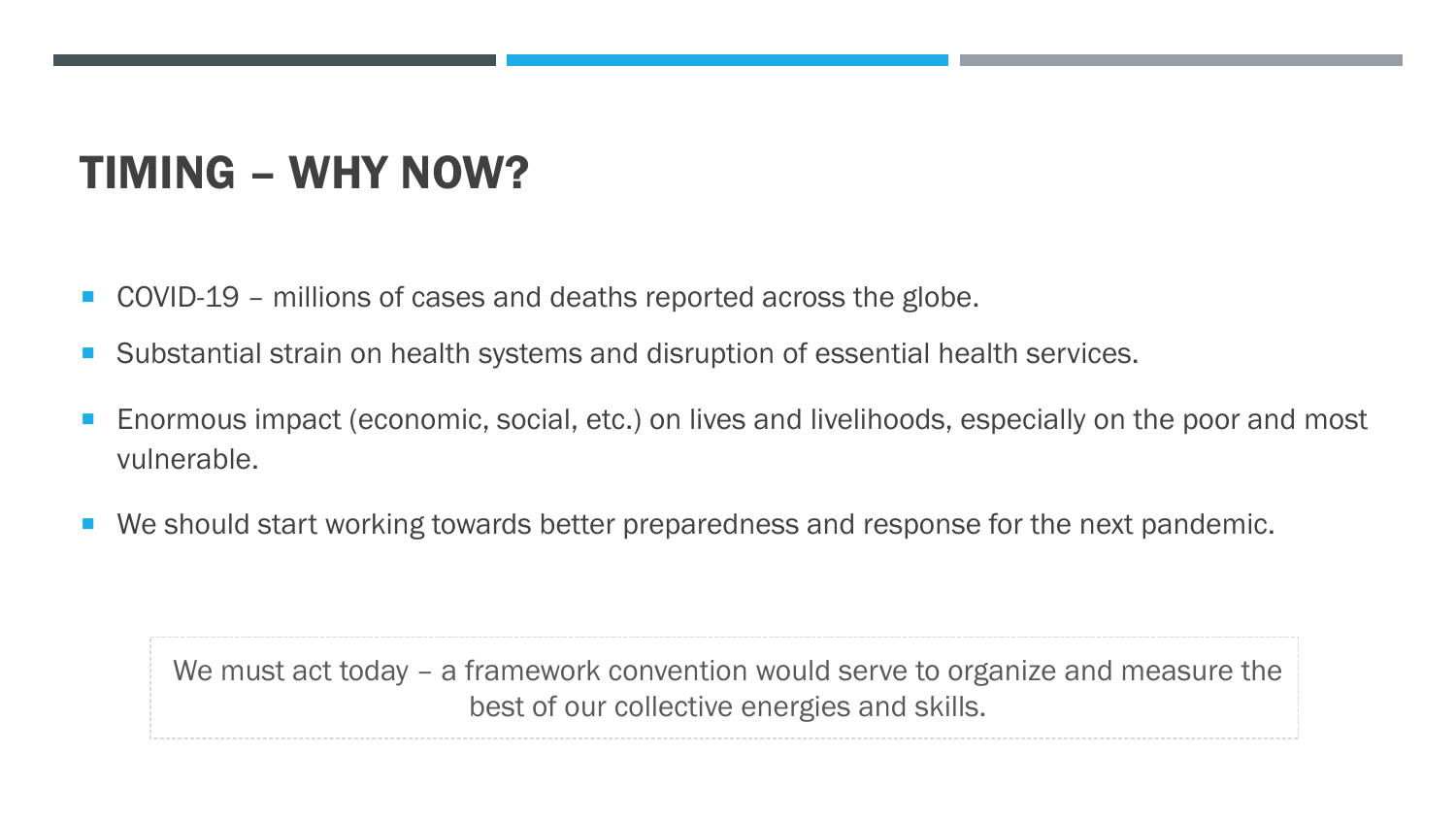# PURPOSE

- A political commitment at the highest level could promote a more cooperative and interconnected global system to prevent, predict, respond to and recover from pandemic emergencies.
- A potential framework convention could establish principles, priorities and targets for pandemic preparedness and response through a legally-binding international framework.
- Making that commitment part of international law would constitute a promise to present and future generations that the world will not forget the lessons this pandemic has taught us.

A legacy to future generations, by minimizing the impact of future pandemics on our economies and on our societies.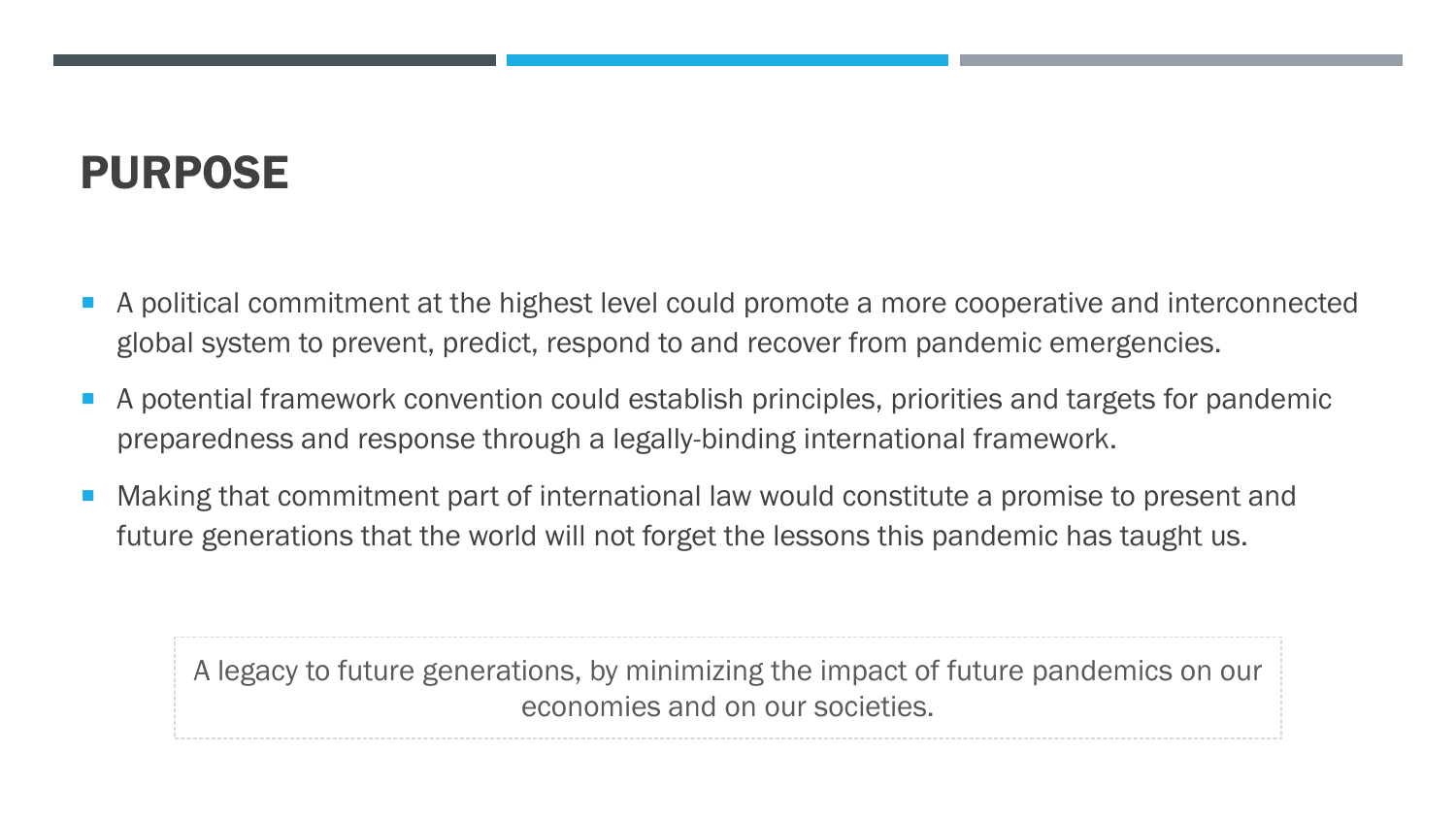# POSSIBLE GOALS

■ The goals of a potential framework convention could include:

- $\Box$  build preparedness and resilience to pandemics and other global health emergencies;
- **□** support prevention, detection, and responses to outbreaks with pandemic potential;
- **E** ensure equitable access to pandemic countermeasures; and
- □ support global coordination through a stronger WHO.

The aim would be a world better prepared to prevent pandemic threats and respond when they do occur.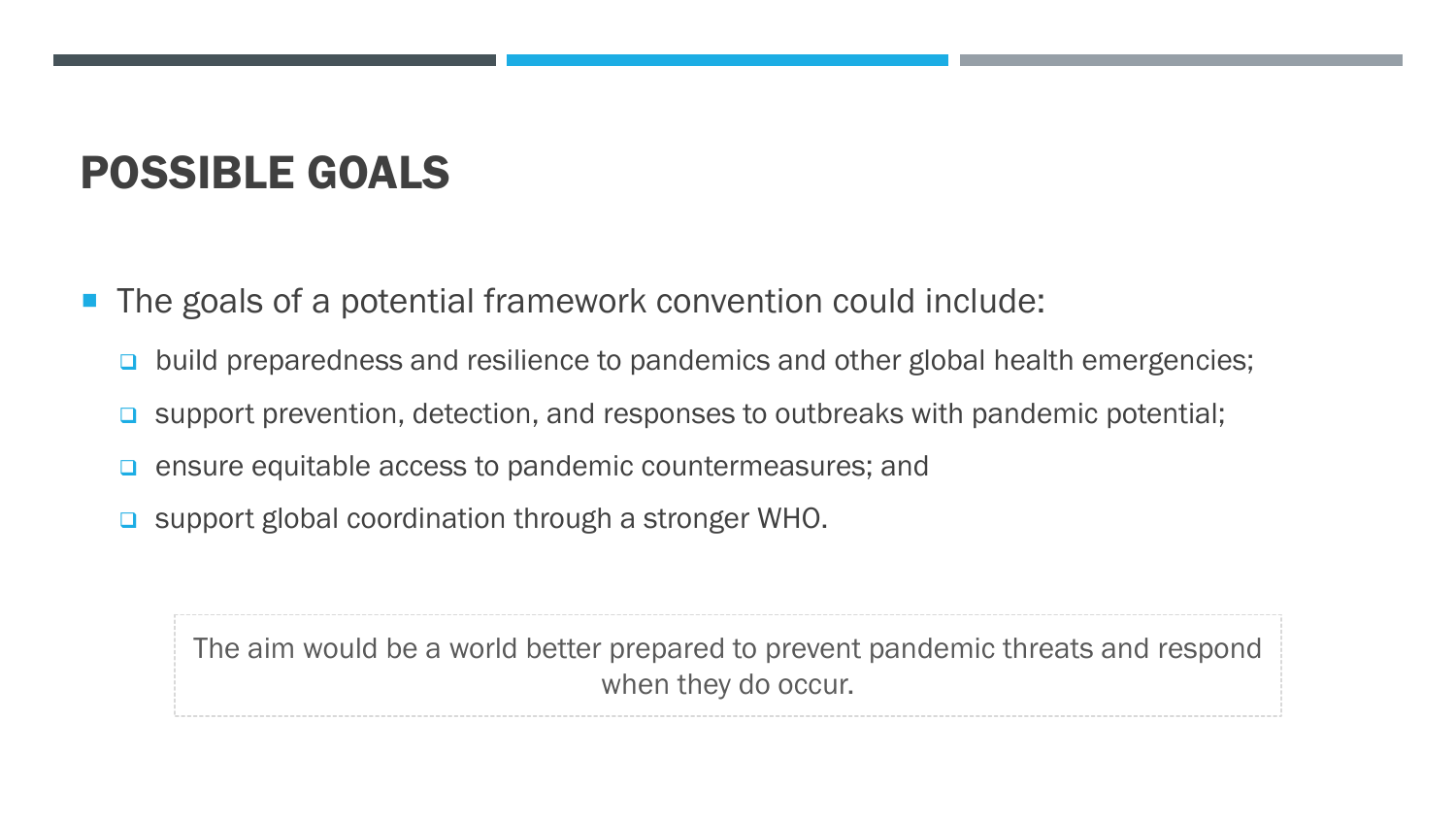# POSSIBLE KEY AREAS FOR ACTION TO ADDRESS, BASED ON IDENTIFIED GAPS

- National preparedness and response, to strengthen and maintain national core IHR and public health capacities so that they are functional when a health emergency occurs,
- Sustained, predictable funding to health emergency preparedness and response, including from domestic budgets to support preparedness measures and help ensure that the world is prepared and can respond to the emergence of high-risk pathogens,
- Global preparedness and response arrangements, including at the human-animal interface -- to help anticipate and prevent future health emergencies and address them more effectively when they do arise, and
- Governance and oversight mechanisms to increase trust, ensure accountability and foster transparency.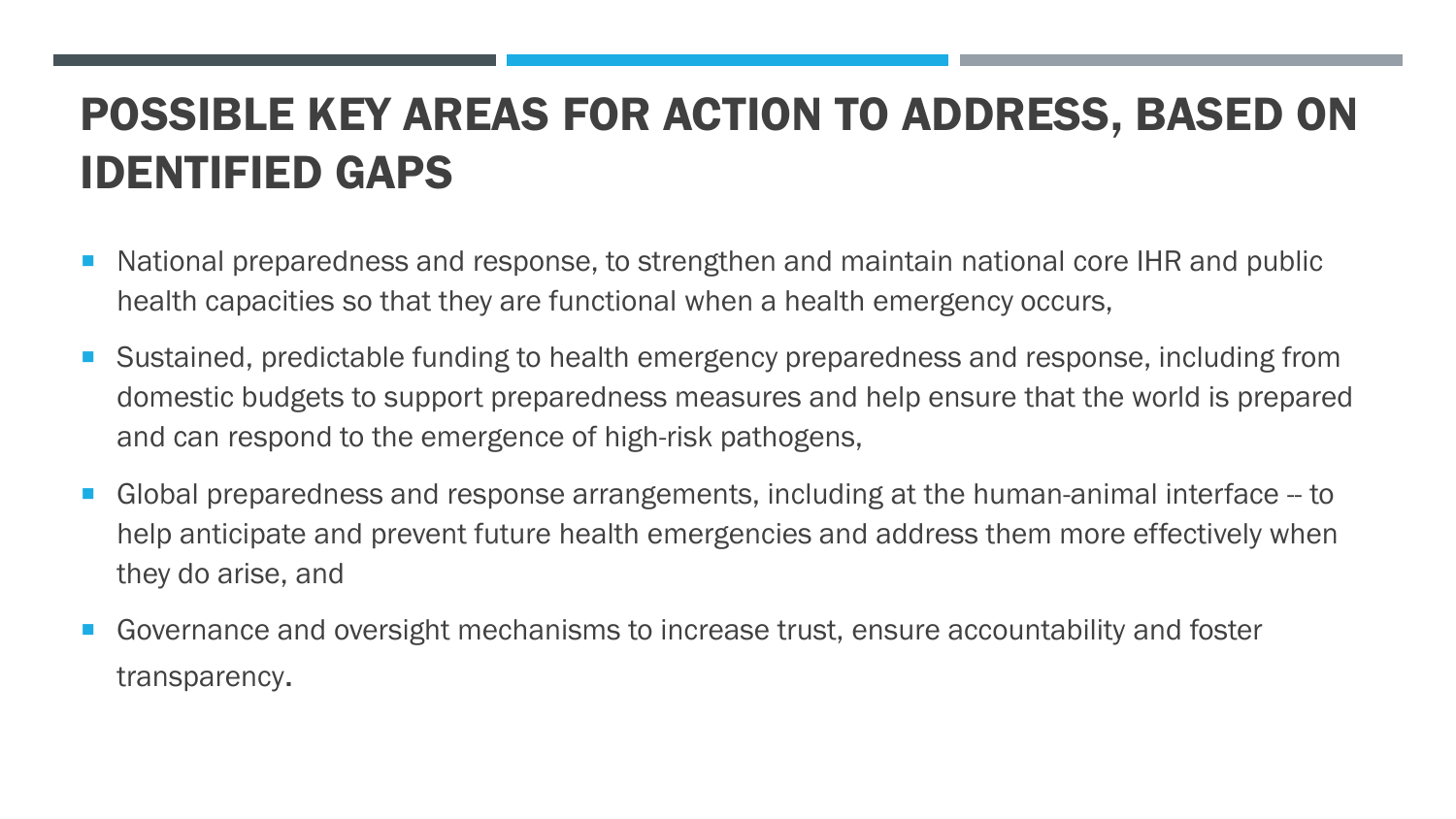# RELATIONSHIP WITH INTERNATIONAL HEALTH REGULATIONS (2005)

- A potential framework convention would not replace the IHR (2005)
- A potential framework convention could help support the important role played by the IHR for preparedness and response to the international spread of disease at a technical level.
- The framework convention could complement with measures to respond to pandemics when they do occur.
- Measures to further strengthen the IHRs could be included, without having to re-open them.
- Article 57 of the IHR expressly states that its Parties may conclude special treaties or arrangements in order to facilitate the implementation of the IHR.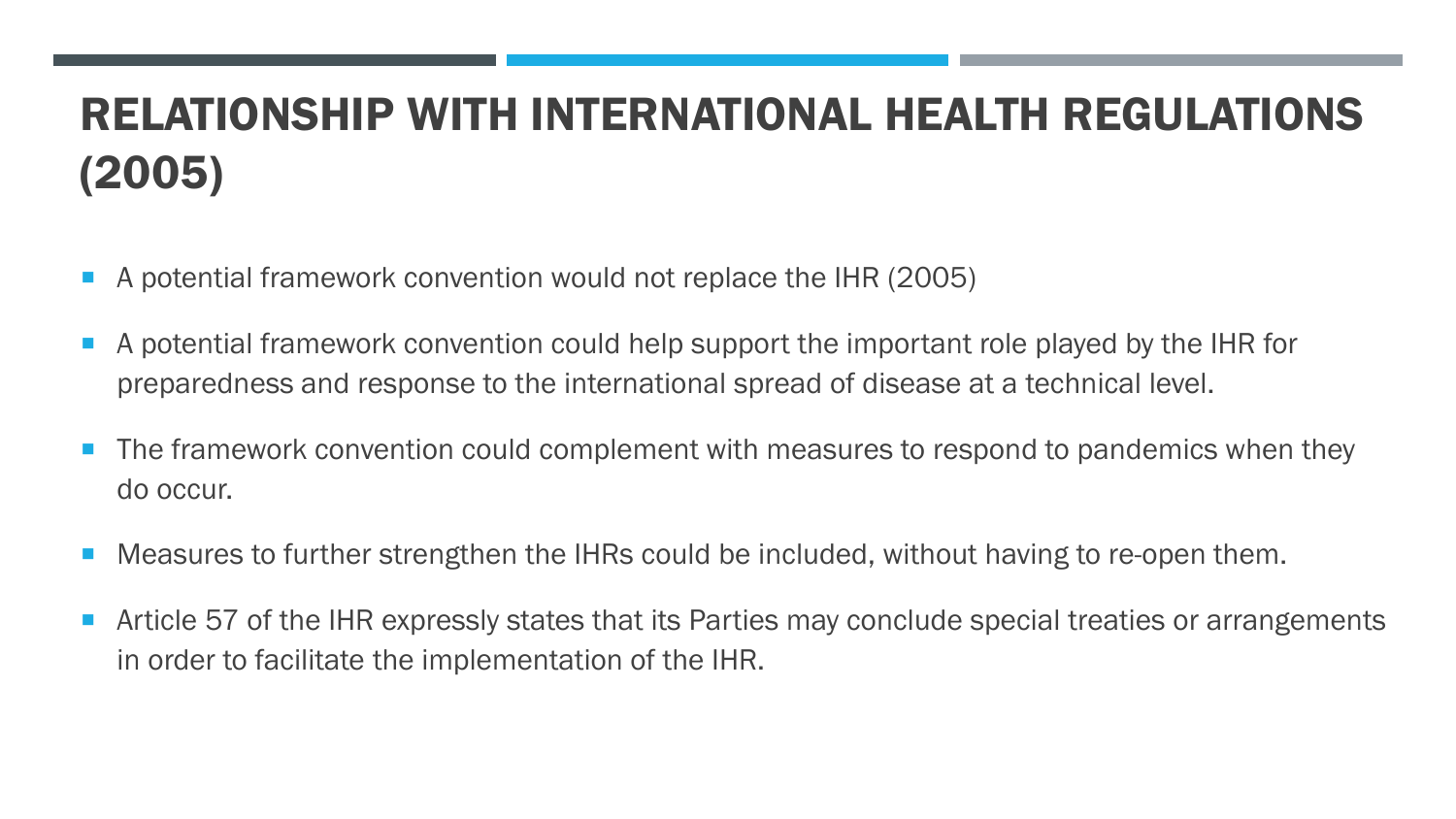# LEGAL CONSIDERATIONS

- Under article 19 of the WHO constitution, the health assembly has the authority to negotiate and agree on "conventions and agreements with respect to any matter within the competence of WHO".
- A potential framework convention could recognize the central role of the International Health Regulations (IHR) 2005.
- A potential framework convention could help promote an all-of-government, whole-of society, onehealth and sustainable approach to pandemic preparedness.
- A treaty would be negotiated by the delegations of the 194 Member States of WHO, and the final decision to adopt it would rest with them.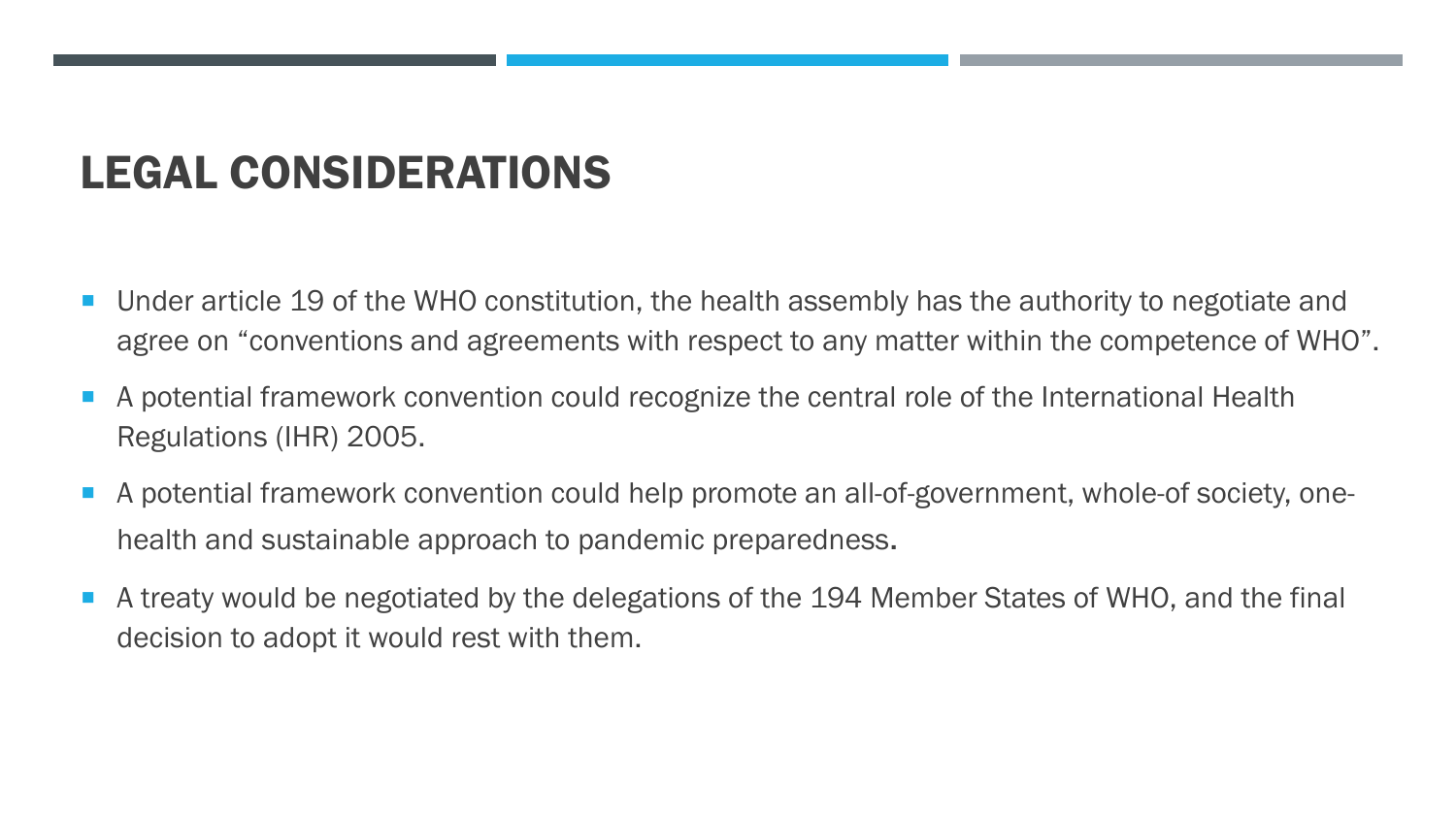# CONSIDERING GLOBAL HEALTH INSTRUMENTS OTHER THAN A TREATY

- A treaty legally binding under international law may have benefits and draw attention to critical issues in various ways.
- A treaty can offer, potentially:
	- $\Box$  An all-of-government approach, because in almost all cases its ratification goes through a national legislative (parliamentary) process.
	- $\Box$  A whole-of-society approach, bringing in stakeholders from all sectors of society, especially in its implementation.
	- A long-term and sustained focus among governments and stakeholders, especially when treaties are concluded in the form of framework conventions (agreement on basic principles, with details worked in due course).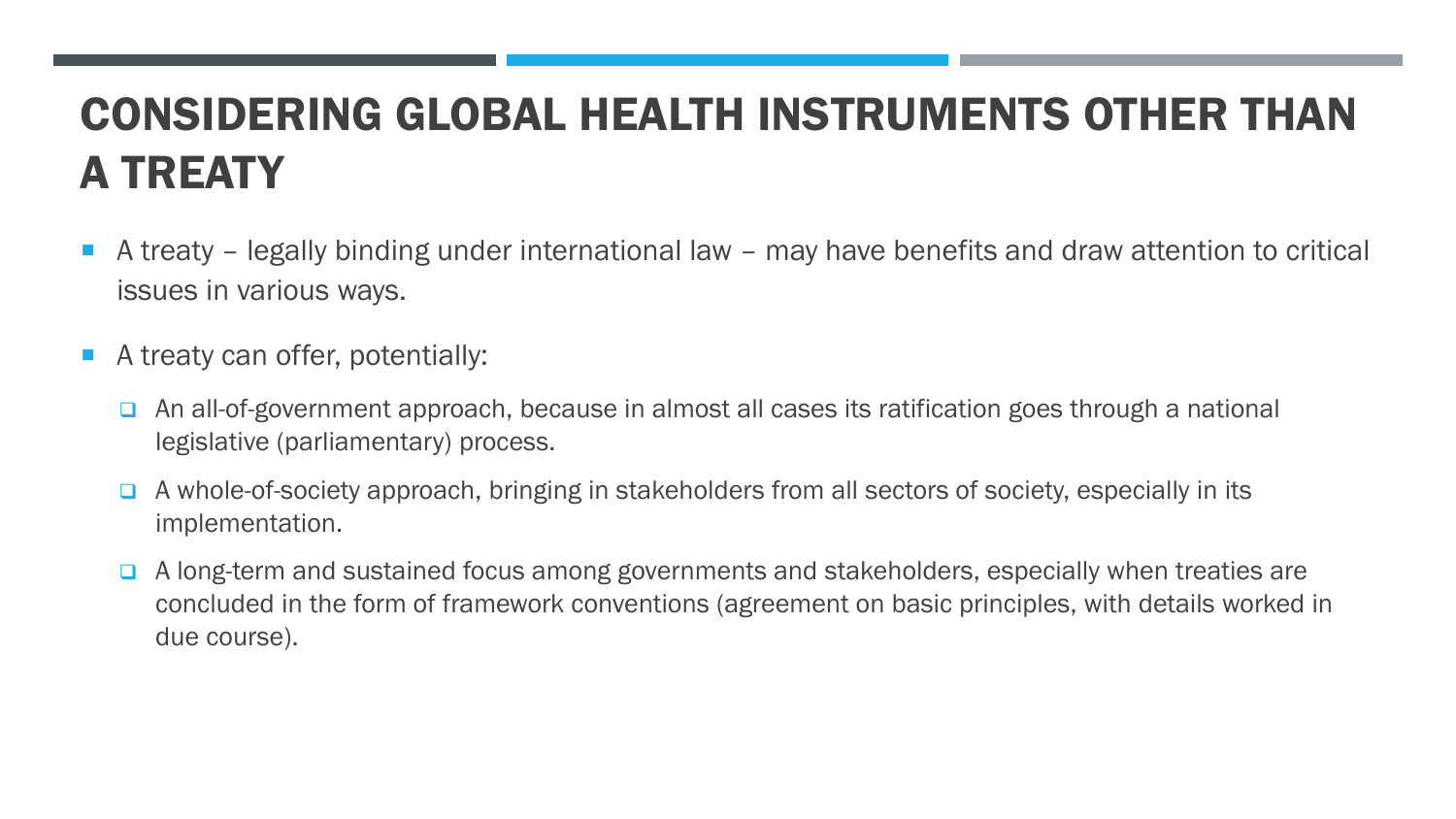# STRUCTURE OF A POTENTIAL TREATY: FRAMEWORK **CONVENTION**

- **The term "***treaty***"** is used to refer to any international agreement concluded between States, in written form, and governed by international law.
- The designation "*framework convention*" is often used to refer to a specific kind of treaty, one which sets out general obligations in key areas…
	- $\Box$  on the assumption that those obligations could be specified further through subsequent arrangements, which may themselves be either legally-binding or not.
	- $\Box$  these arrangements could take the form of protocols or guidelines or other instruments and could be adopted in due course.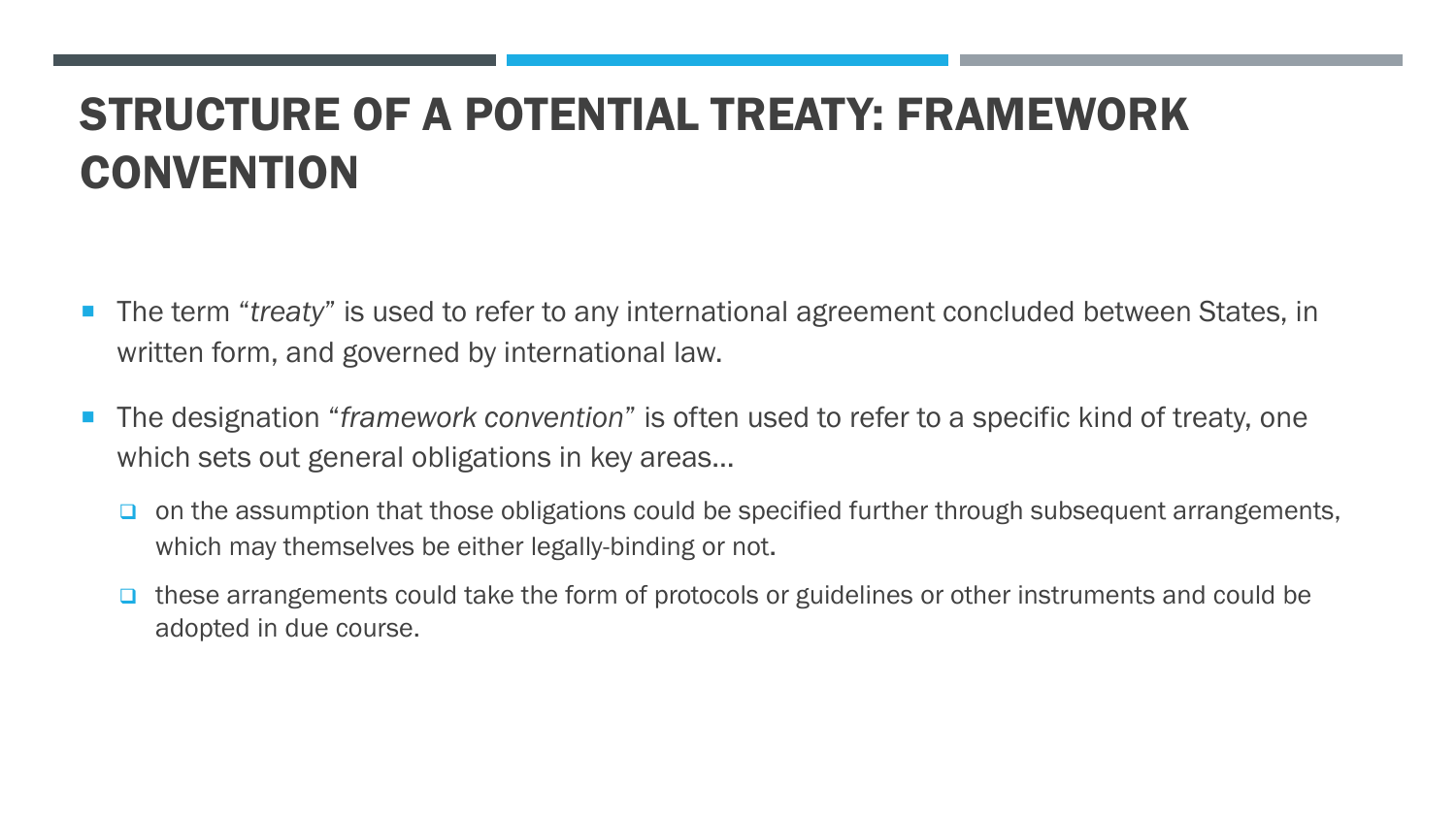# INTERACTION WITH WHO REVIEW PROCESSES

#### Global Preparedness Monitoring Board (GPMB)

- □ GPMB 2020 report, 'A World In Disorder', called (among other things) for negotiations on an international framework agreement for health emergency preparedness and response.
- $\Box$  GPMB continues to actively advocate for such a framework and welcomes the proposals for a treaty.
- Independent Panel for Pandemic Preparedness and Response (IPPR); and Review Committee on the Functioning of the International Health Regulations (2005) during the COVID-19 Response
	- □ Both are expected to publish reports and make presentations at or before WHA74 (May 2021).
	- WHO Member States would therefore have those reports to consider while forming their mandate for a treaty.